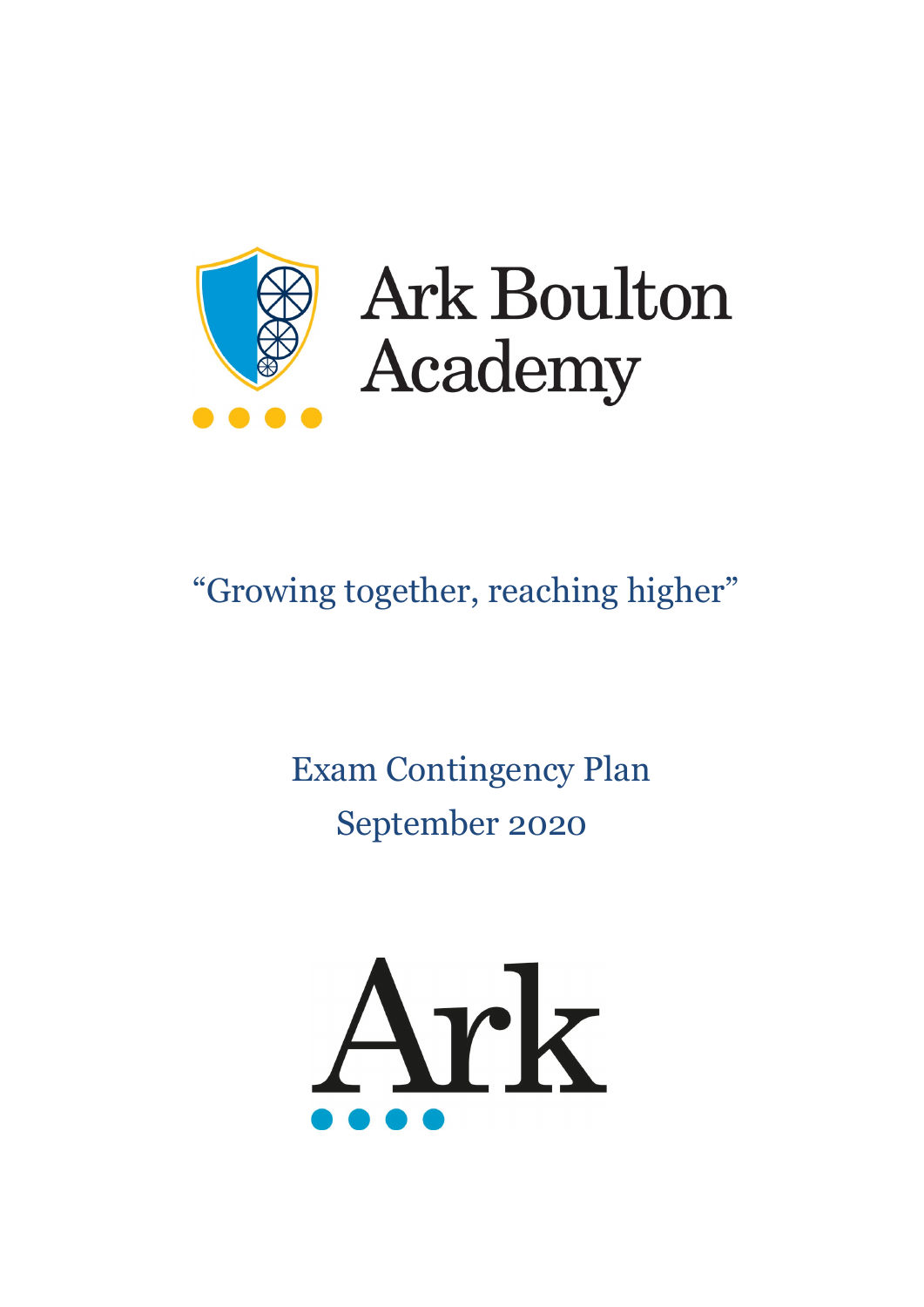# Information

# **Named personnel with designated responsibility for policy**

| Academic<br>vear | <b>Designated Senior</b><br>person | Deputy<br>Designated<br>Senior person | Nominate<br>Governor | Chair of<br>Governors |
|------------------|------------------------------------|---------------------------------------|----------------------|-----------------------|
| 2019/20          | Daniel Richards                    | Farzana Ahmed                         |                      |                       |

# **Policy review dates**

| <b>Review Date</b> | Changes made | By whom         |
|--------------------|--------------|-----------------|
| December           | Updated      | Daniel Richards |
| 2020               |              |                 |

# **Key Staff involved in this plan**

| Role                                       | Name(s)                           |
|--------------------------------------------|-----------------------------------|
| Head of Centre                             | Daniel Richards                   |
| Exams officer line manager (senior leader) | Farzana Ahmed                     |
| Exams officer                              | Qudsiyyah Qureshi                 |
| <b>SENCO</b>                               | Pawel Ptak                        |
| Senior Leader(s)                           | Caroline Entwistle, Farzana Ahmed |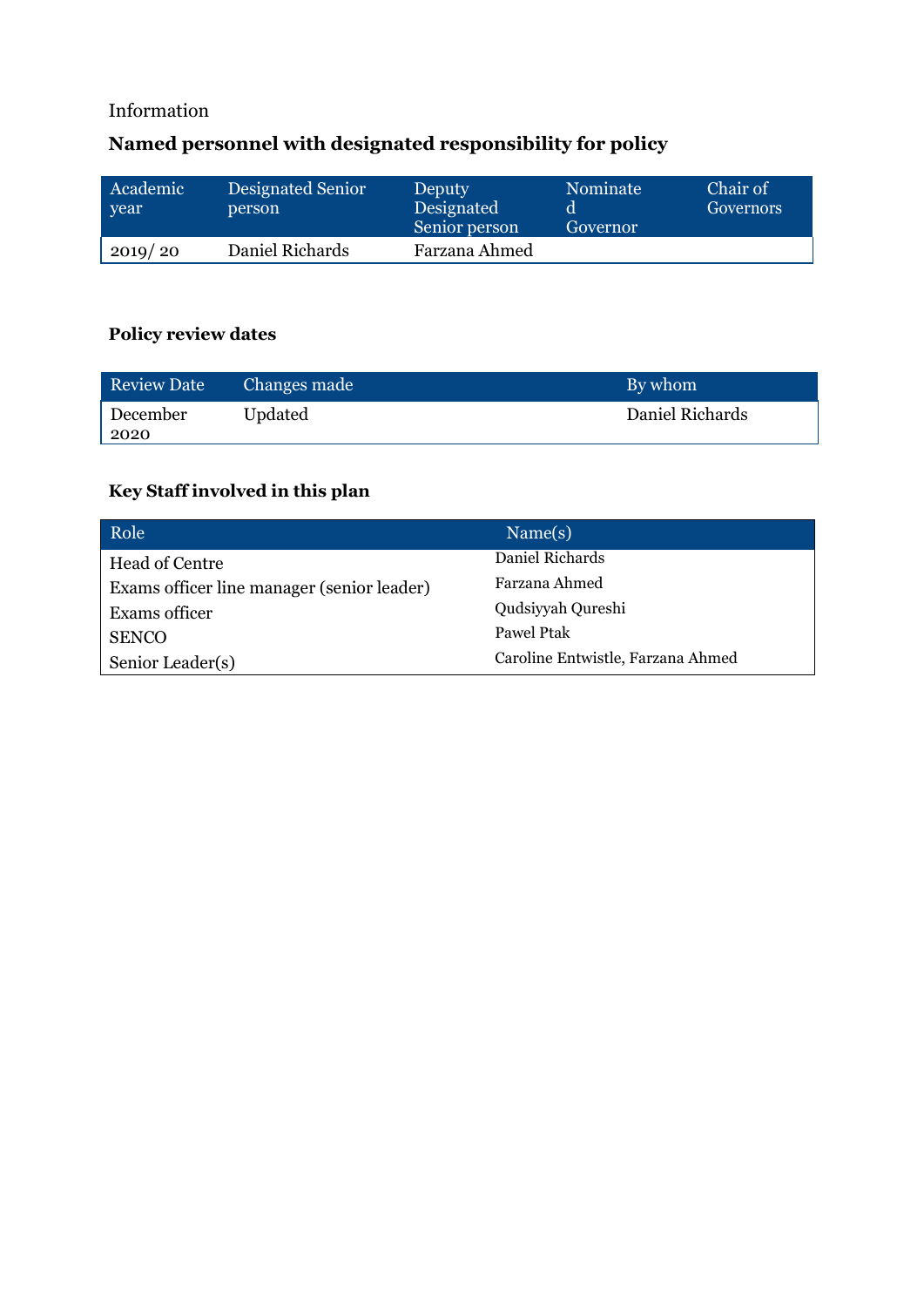# **Contents**

| 1.  |                                                                                         |  |
|-----|-----------------------------------------------------------------------------------------|--|
| 2.  |                                                                                         |  |
| 3.  |                                                                                         |  |
| 4.  | Invigilators - lack of appropriately trained invigilators or invigilator absence        |  |
| 5.  | Exam rooms - lack of appropriate rooms or main venues unavailable at short notice6      |  |
| 6.  |                                                                                         |  |
| 7.  |                                                                                         |  |
| 8.  | Disruption of teaching time in the weeks before an exam - centre closed for an extended |  |
| 9.  | Candidates unable to take examinations because of a crisis - centre remains open7       |  |
| 10. |                                                                                         |  |
| 11. |                                                                                         |  |
| 12. |                                                                                         |  |
| 13. |                                                                                         |  |
| 14. | Centre unable to distribute results as normal or facilitate post results services 8     |  |
|     |                                                                                         |  |
|     |                                                                                         |  |
|     |                                                                                         |  |
|     |                                                                                         |  |
|     |                                                                                         |  |
|     |                                                                                         |  |
|     |                                                                                         |  |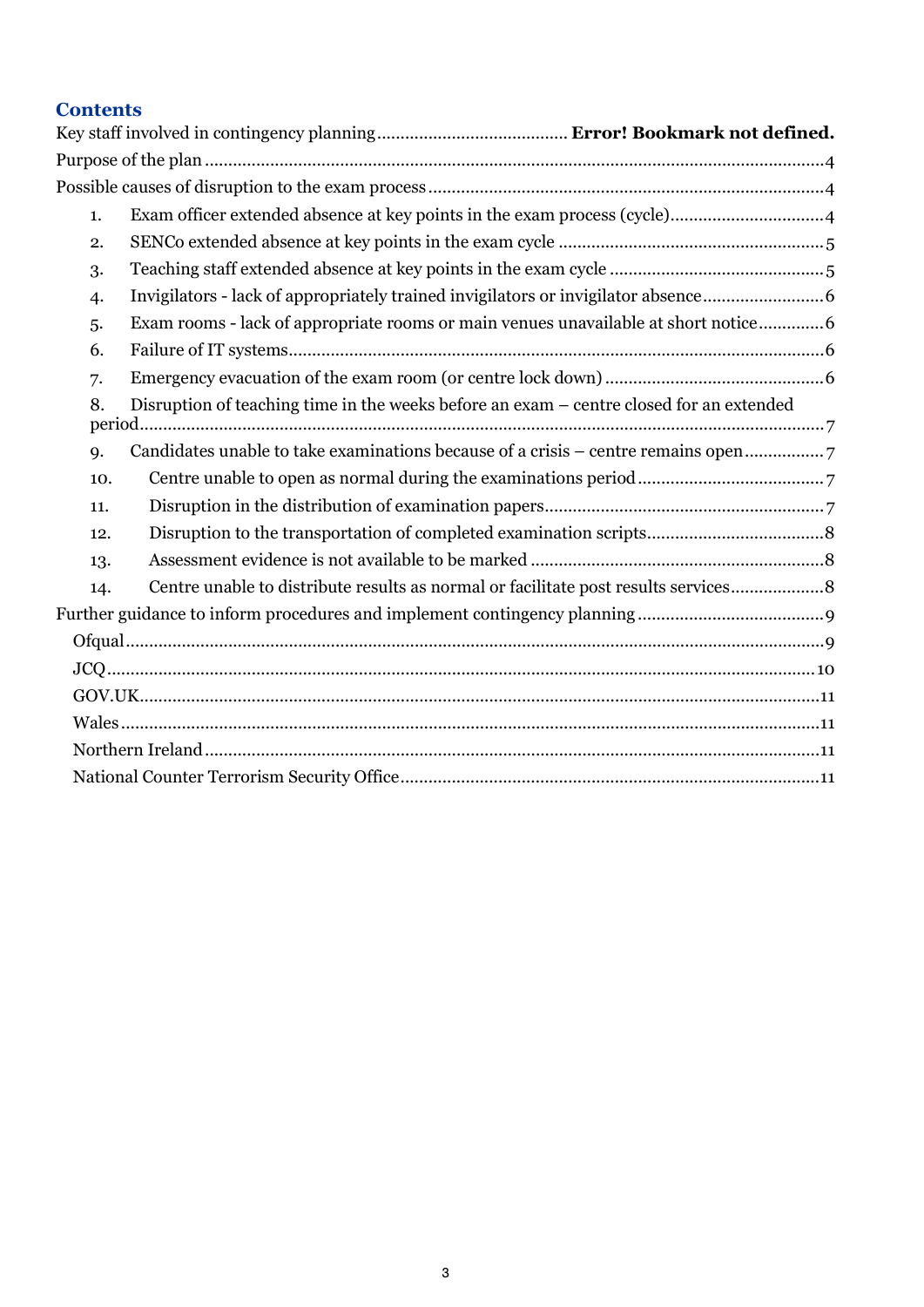# <span id="page-3-0"></span>**Purpose of the plan**

This plan examines potential risks and issues that could cause disruption to the exams process at Ark Boulton Academy. By outlining actions/procedures to be invoked in case of disruption it is intended to mitigate the impact these disruptions have on our exam process.

Alongside internal processes, this plan is informed by the **Ofqual** Exam system contingency plan: England, Wales and Northern Ireland which provides guidance in the publication What schools and colleges and other centres should do if exams or other assessments are seriously disrupted and the **JCQ** Joint Contingency Plan in the event of widespread disruption to the Examination System in England, Wales and Northern Ireland*.*

This plan also confirms Ark Boulton Academy is compliant with the JCQ regulation (section 5.3, General Regulations for Approved Centres 2020-21) that the centre has in place a written examination contingency plan which covers all aspects of examination administration. This will allow members of the senior leadership team to act immediately in the event of an emergency or staff absence. The examination contingency plan should reinforce procedures in the event of the centre being unavailable for examinations, or on results day, owing to an unforeseen emergency.

### <span id="page-3-1"></span>**Possible causes of disruption to the exam process**

#### <span id="page-3-2"></span>**1. Exam officer extended absence at key points in the exam process (cycle)**

#### Criteria for implementation of the plan

*Key tasks required in the management and administration of the exam cycle not undertaken including:*

*Planning*

- *annual data collection exercise not undertaken to collate information on qualifications and awarding body specifications being delivered*
- *annual exams plan not produced identifying essential key tasks, key dates and deadlines*
- *sufficient invigilators not recruited*

*Entries*

- *awarding bodies not being informed of early/estimated entries which prompts release of early information required by teaching staff*
- *candidates not being entered with awarding bodies for external exams/assessment*
- *awarding body entry deadlines missed or late or other penalty fees being incurred*

*Pre-exams*

- *invigilators not trained or updated on changes to instructions for conducting exams*
- *exam timetabling, rooming allocation; and invigilation schedules not prepared*
- *candidates not briefed on exam timetables and awarding body information for candidates*
- *confidential exam/assessment materials and candidates' work not stored under required secure conditions*
- *internal assessment marks and samples of candidates' work not submitted to awarding bodies/external moderators*

*Exam time*

- *exams/assessments not taken under the conditions prescribed by awarding bodies*
- *required reports/requests not submitted to awarding bodies during exam/assessment periods, for example very late arrival, suspected malpractice, special consideration*
- *candidates' scripts not dispatched as required for marking to awarding bodies*

*Results and post-results*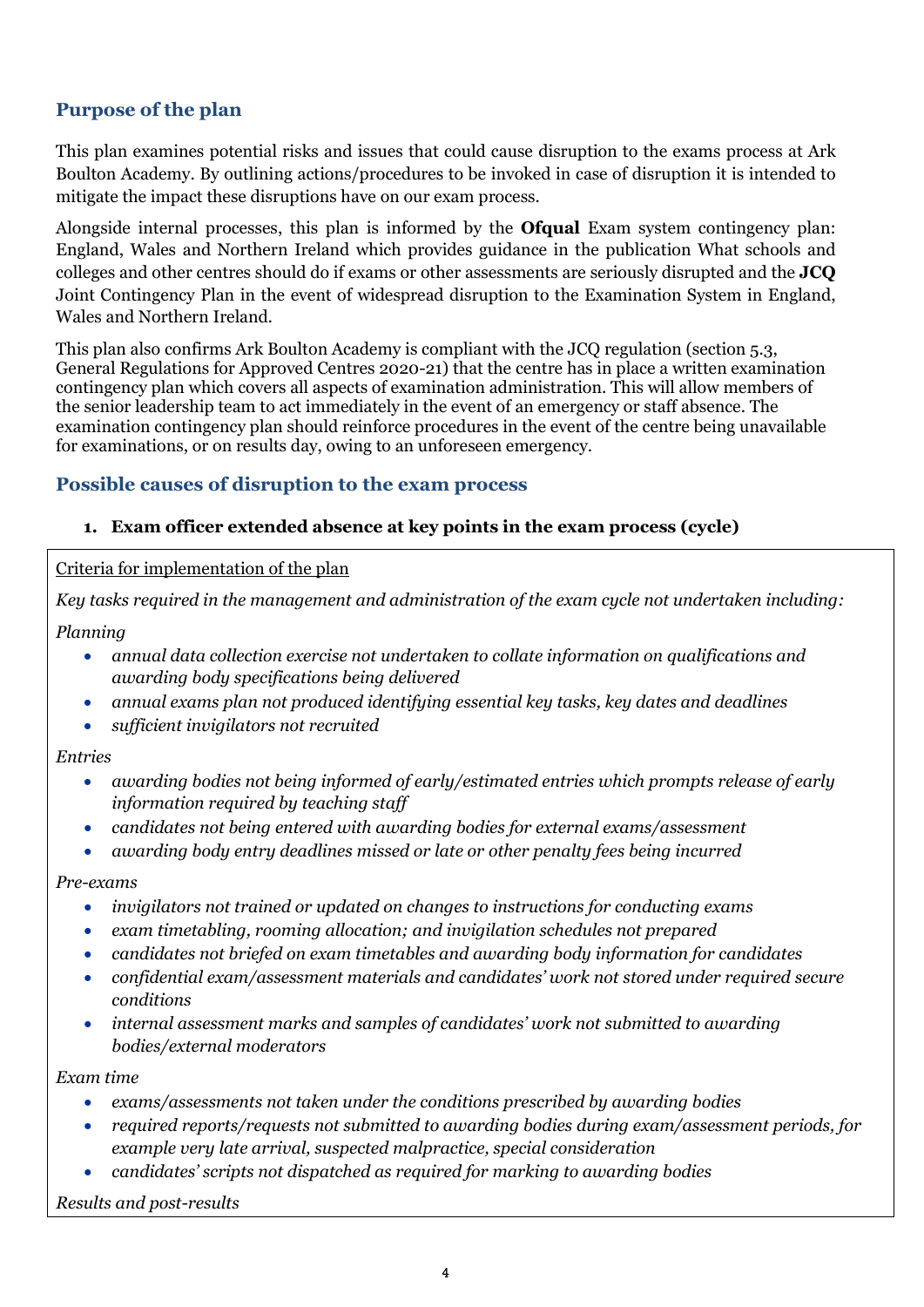- *access to examination results affecting the distribution of results to candidates*
- *the facilitation of the post-results services*

Centre actions to mitigate the impact of the disruption

- Sophie Carmichael (Data Lead) to manage tasks in event of Exams Lead absence.
- Rita Barratt (Operations Manager) to manage tasks in the event of Exams Lead and Data Lead absence.

## <span id="page-4-0"></span>**2. SENCo extended absence at key points in the exam cycle**

#### Criteria for implementation of the plan

*Key tasks required in the management and administration of the access arrangements process within the exam cycle not undertaken including:*

*Planning*

- *candidates not tested/assessed to identify potential access arrangement requirements*
- *centre fails to recognise its duties towards disabled candidates as defined under the terms of the Equality Act 2010*
- *evidence of need and evidence to support normal way of working not collated*

*Pre-exams*

- *approval for access arrangements not applied for to the awarding body*
- *centre-delegated arrangements not put in place*
- *modified paper requirements not identified in a timely manner to enable ordering to meet external deadline*
- *staff (facilitators) providing support to access arrangement candidates not allocated and trained*

*Exam time*

• *access arrangement candidate support not arranged for exam rooms*

Centre actions to mitigate the impact of the disruption

• SLT to nominate a deputy to cover the role.

# <span id="page-4-1"></span>**3. Teaching staff extended absence at key points in the exam cycle**

Criteria for implementation of the plan

*Key tasks not undertaken including:*

*Early/estimated entry information not provided to the exams officer on time; resulting in pre-release information not being received*

*Final entry information not provided to the exams officer on time; resulting in candidates not being entered for exams/assessments or being entered late/late or other penalty fees being charged by awarding bodies*

*Non-examination assessment tasks not set/issued/taken by candidates as scheduled*

*Candidates not being informed of centre assessed marks before marks are submitted to the awarding body and therefore not being able to consider appealing internal assessment decisions and requesting a review of the centre's marking*

*Internal assessment marks and candidates' work not provided to meet awarding body submission deadlines*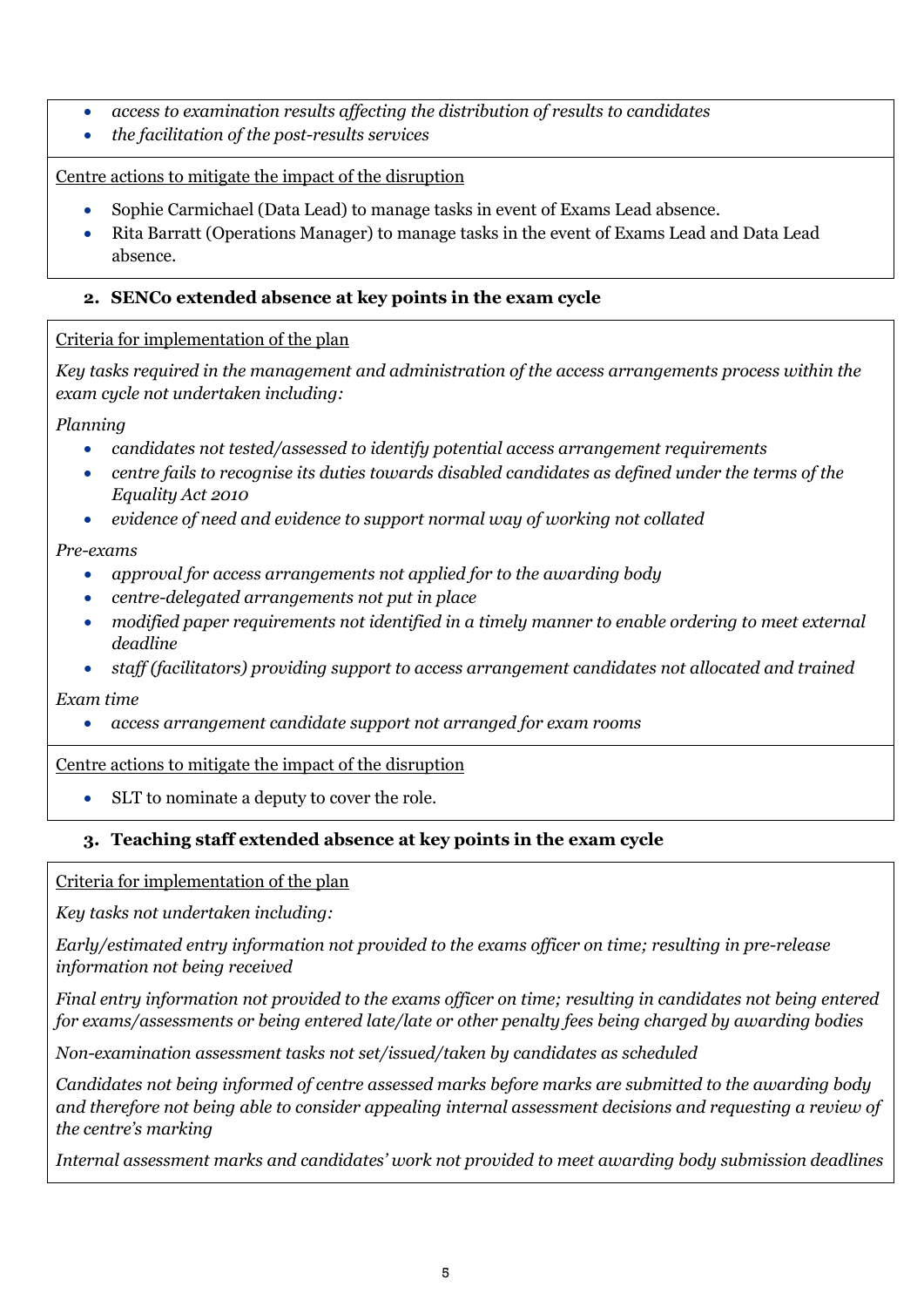Centre actions to mitigate the impact of the disruption

• SLT/HoD to nominate a deputy to cover the role.

## <span id="page-5-0"></span>**4. Invigilators - lack of appropriately trained invigilators or invigilator absence**

Criteria for implementation of the plan

*Failure to recruit and train sufficient invigilators to conduct exams*

*Invigilator shortage on peak exam days*

*Invigilator absence on the day of an exam*

Centre actions to mitigate the impact of the disruption

Agency would be contacted to ensure trained cover.

#### <span id="page-5-1"></span>**5. Exam rooms - lack of appropriate rooms or main venues unavailable at short notice**

Criteria for implementation of the plan

*Exams officer unable to identify sufficient/appropriate rooms during exams timetable planning*

*Insufficient rooms available on peak exam days*

*Main exam venues unavailable due to an unexpected incident at exam time*

Centre actions to mitigate the impact of the disruption

• Awarding organisations would be contacted and alternative venue/facilities would be sourced. Exams can take place in school hall and gym if TA centre is unavailable. Other venue options could include Ark St. Albans or Ark Kings. The secure transportation of questions papers or assessment materials to the alternative venue would be ensured.

#### <span id="page-5-2"></span>**6. Failure of IT systems**

Criteria for implementation of the plan

*MIS system failure at final entry deadline*

*MIS system failure during exams preparation*

*MIS system failure at results release time*

Centre actions to mitigate the impact of the disruption

• Additional support would be sought from the Ark Central Data Team and Bromcom.

#### <span id="page-5-3"></span>**7. Emergency evacuation of the exam room (or centre lock down)**

Criteria for implementation of the plan

*Whole centre evacuation (or lock down) during exam time due to serious incident resulting in exam candidates being unable to start, proceed with or complete their exams*

Centre actions to mitigate the impact of the disruption

• In the event of an evacuation during an examination JCQ's 'Centre [emergency](https://www.jcq.org.uk/exams-office/ice---instructions-for-conducting-examinations/centre-emergency-evacuation-procedure) evacuation procedure'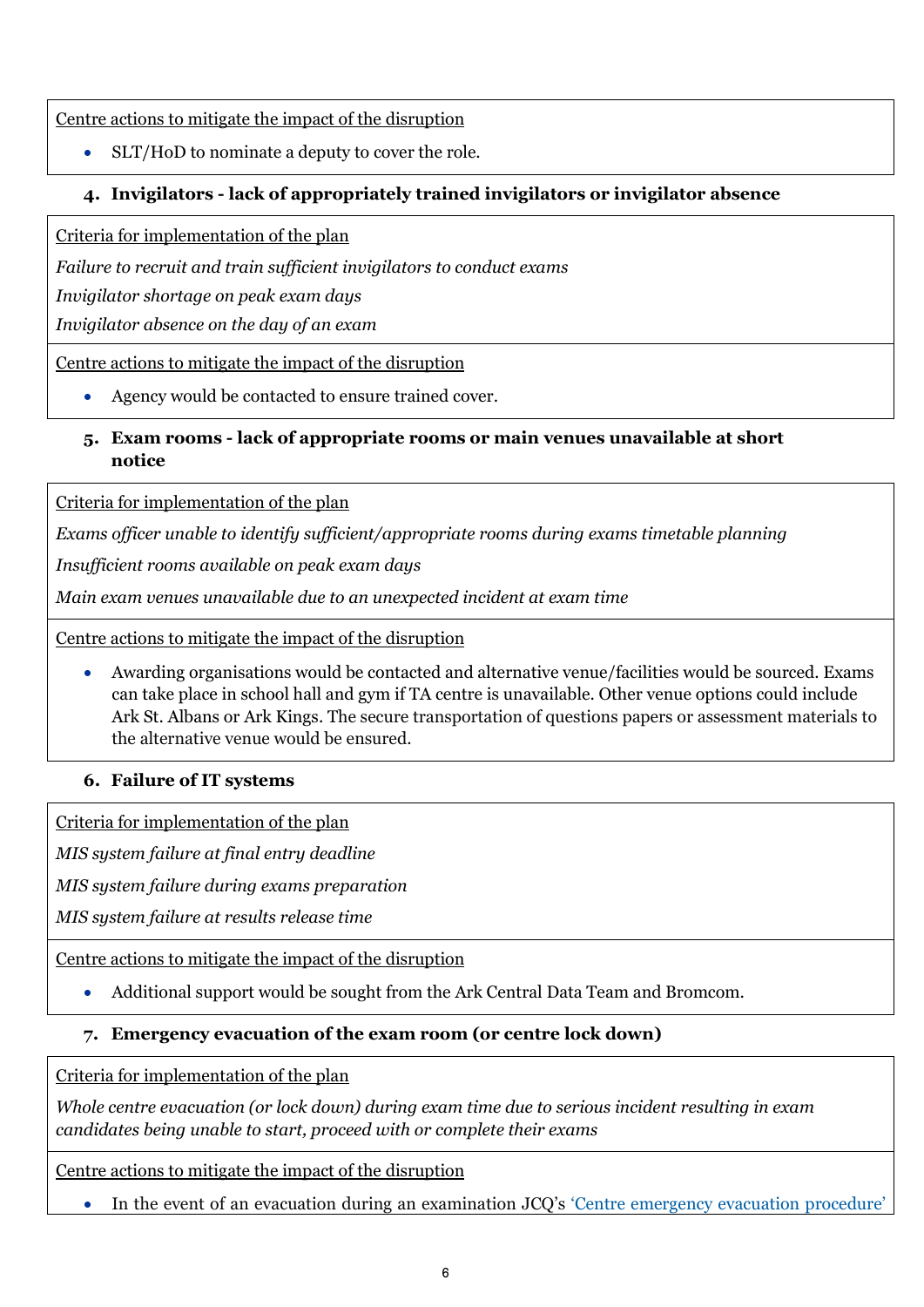#### would be adhered to.

#### <span id="page-6-0"></span>**8. Disruption of teaching time in the weeks before an exam – centre closed for an extended period**

Criteria for implementation of the plan

*Centre closed or candidates are unable to attend for an extended period during normal teaching or study supported time, interrupting the provision of normal teaching and learning*

Centre actions to mitigate the impact of the disruption

• Centre would communicate with parents about the disruption to teaching time and work would be provided via the students' emails. Lessons would also be available on the school website.

#### <span id="page-6-1"></span>**9. Candidates unable to take examinations because of a crisis – centre remains open**

Criteria for implementation of the plan

*Candidates are unable to attend the examination centre to take examinations as normal*

Centre actions to mitigate the impact of the disruption

• Awarding organisations would be contacted and alternative venue/facilities would be sourced. Exams can take place in school hall and gym if TA centre unavailable. Other venue options could include Ark St. Albans or Ark Kings. The secure transportation of questions papers or assessment materials to the alternative venue would be ensured.

#### <span id="page-6-2"></span>10. **Centre unable to open as normal during the examination period**

(including in the event of the centre being unavailable for examinations owing to an unforeseen emergency)

Criteria for implementation of the plan

*Centre unable to open as normal for scheduled examinations* 

Centre actions to mitigate the impact of the disruption

- Centre would notify the awarding organisation of the exams to be affected.
- Alternative venue/facilities would be sourced. Exams can take place in school hall and gym if TA centre is unavailable. Other venue options could include Ark St. Albans or Ark Kings. The secure transportation of questions papers or assessment materials to the alternative venue would be ensured.

#### <span id="page-6-3"></span>**11. Disruption in the distribution of examination papers**

Criteria for implementation of the plan

*Disruption to the distribution of examination papers to the centre in advance of examinations*

Centre actions to mitigate the impact of the disruption

- Centre would need to ensure that copies are received, made and stored under secure conditions and should have plans in place to facilitate such an action.
- Awarding organisations would be contacted to provide guidance on the conduct of examinations in such circumstances.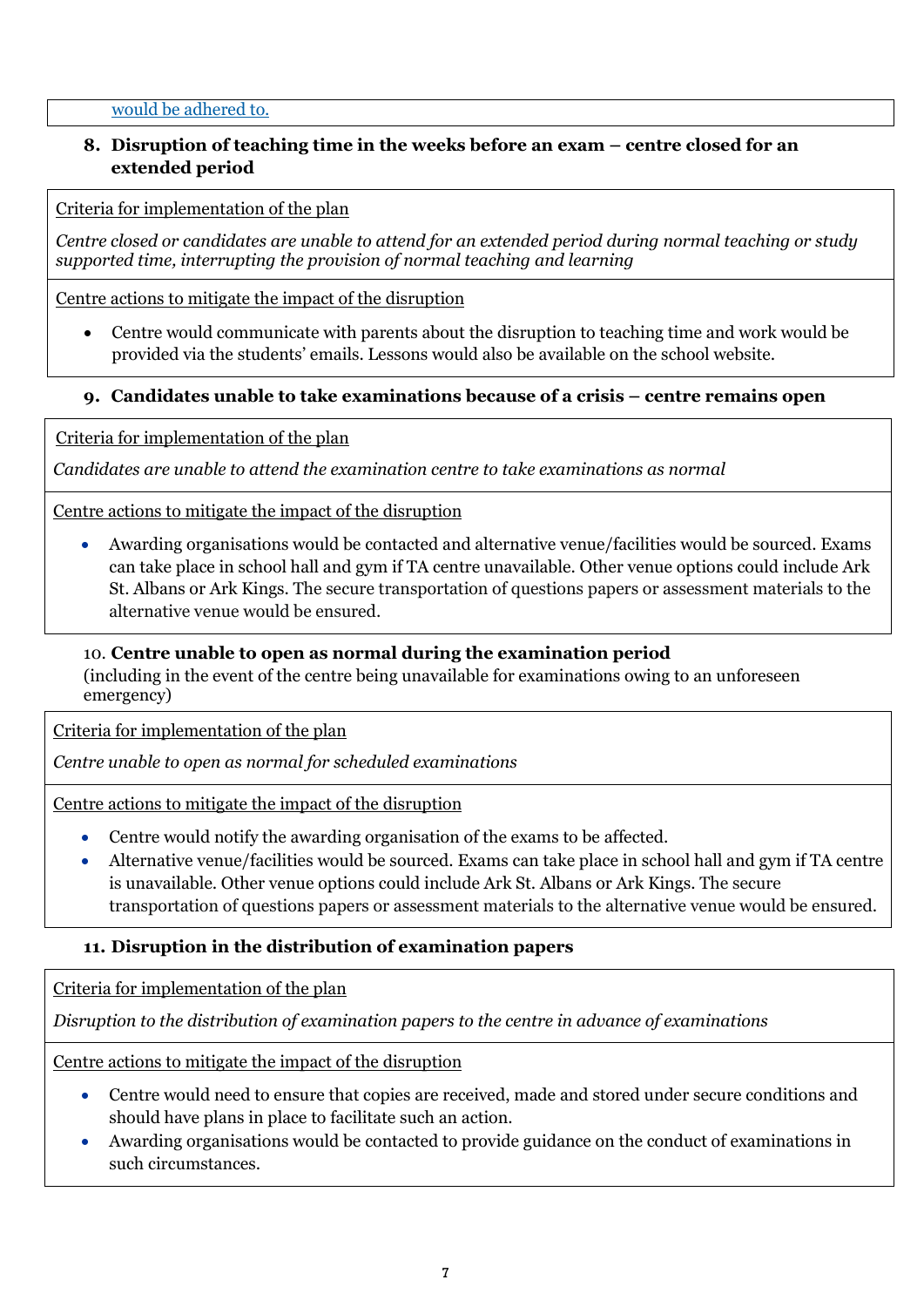# <span id="page-7-0"></span>**12. Disruption to the transportation of completed examination scripts**

Criteria for implementation of the plan

*Delay in normal collection arrangements for completed examination scripts/assessment evidence*

Centre actions to mitigate the impact of the disruption

- Centre will contact the exam awarding organisations and arrange alternative arrangements for delivery of scripts.
- Centres to ensure secure storage of completed examination papers until collection.

### <span id="page-7-1"></span>**13. Assessment evidence is not available to be marked**

Criteria for implementation of the plan

*Large scale damage to or destruction of completed examination scripts/assessment evidence before it can be marked*

*Completed examination scripts/assessment evidence does not reach awarding organisations* 

Centre actions to mitigate the impact of the disruption

- Immediate communication to the exam awarding organisation
- Students, parents and guardians notified by letter

<span id="page-7-2"></span>14. **Centre unable to distribute results as normal or facilitate post results services** (including in the event of the centre being unavailable on results day owing to an unforeseen emergency)

Criteria for implementation of the plan

*Centre is unable to access or manage the distribution of results to candidates, or to facilitate post-results services*

Centre actions to mitigate the impact of the disruption

• centre to make arrangements to access its results at an alternative site, in agreement with the relevant awarding organisation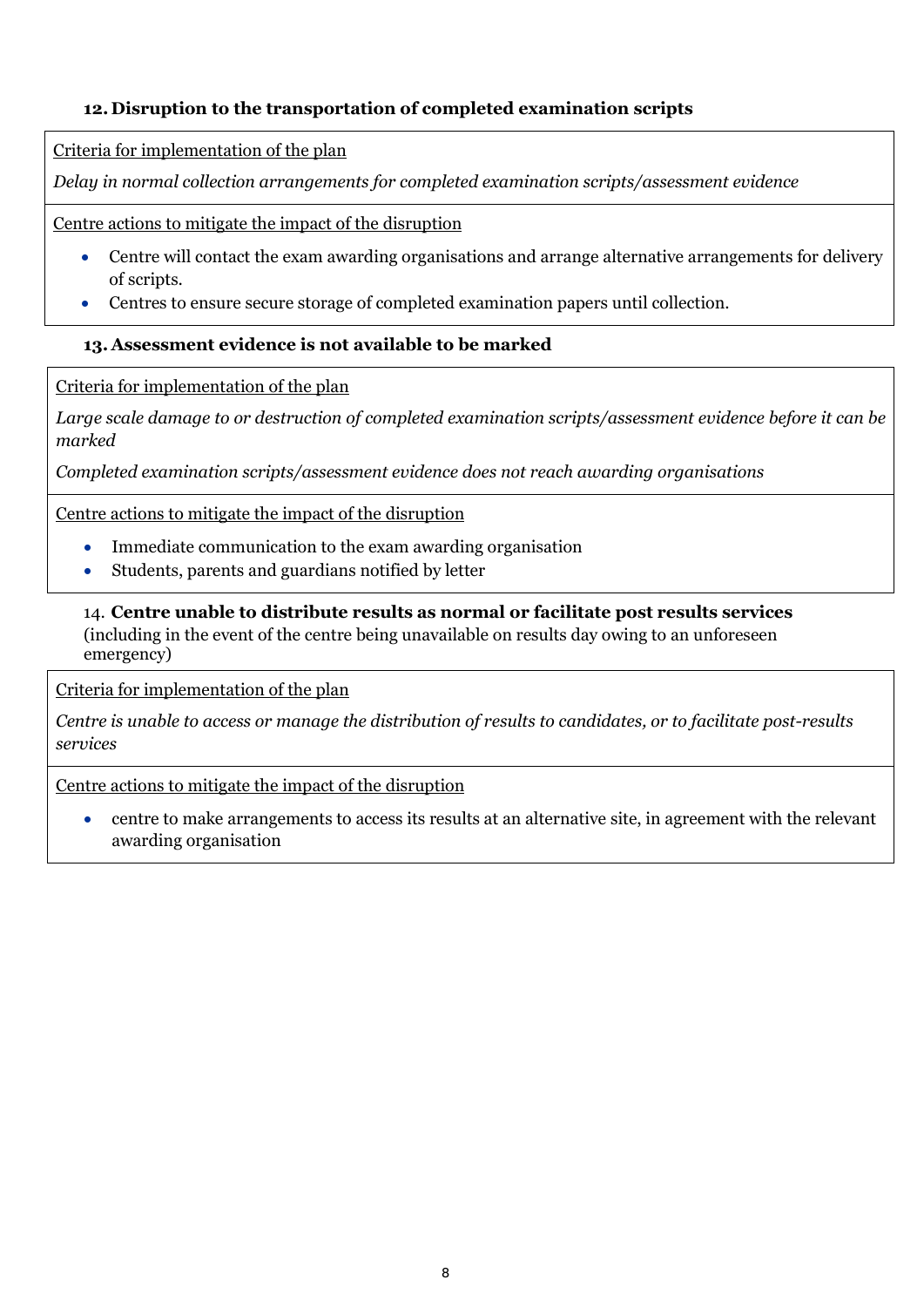# <span id="page-8-0"></span>**Further guidance to inform procedures and implement contingency planning**

#### <span id="page-8-1"></span>**Ofqual**

What schools and colleges and other centres should do if exams or other assessments are seriously disrupted

#### **1. Disruption to assessments or exams**

In the absence of any instruction from the relevant awarding organisation, any exam or timetabled assessment will take place if it is possible to hold it. This may mean relocating to alternative premises.

Alternative arrangements will be discussed with awarding organisations if:

- the exam or assessment cannot take place
- a student misses an exam or loses their assessment due to an emergency, or other event, outside of the student's control

#### **3. Steps to be taken:**

3.1 Exam planning

Review contingency plans well in advance of each exam or assessment series.

3.2 In the event of disruption

- 1. Contact the relevant awarding organisation and follow its instructions.
- 2. Take advice, or follow instructions, from relevant local or national agencies in deciding whether your centre is able to open.
- 3. Identify whether the exam or timetabled assessment can be sat at an alternative venue, in agreement with the relevant awarding organisation, ensuring the secure transportation of questions papers or assessment materials to the alternative venue.
- 4. Where accommodation is limited, prioritise students whose progression will be severely delayed if they do not take their exam or timetabled assessment when planned.
- 5. In the event of an evacuation during an examination please refer to JCQ's 'Centre emergency evacuation [procedure'.](https://www.jcq.org.uk/exams-office/ice---instructions-for-conducting-examinations/centre-emergency-evacuation-procedure)
- 6. Communicate with parents, carers and students any changes to the exam or assessment timetable or to the venue.
- 7. Communicate with any external assessors or relevant third parties regarding any changes to the exam or assessment timetable.

3.3 After the exam

- 1. Consider whether any students' ability to take the assessment or demonstrate their level of attainment has been materially affected and, if so, apply for special consideration.
- 2. Advise students, where appropriate, of the opportunities to take their exam or assessment at a later date.
- 3. Ensure that scripts are stored under secure conditions.
- 4. Return scripts to awarding organisations in line with their instructions. Never make alternative arrangements for the transportation of completed exam scripts, unless told to do so by the awarding organisation.

#### **4. Steps the awarding organisation should take**

4.1 Exam planning

- 1. Establish and maintain, and at all times comply with, an up-to-date, written contingency plan.
- 2. Ensure that the arrangements in place with centres and other third parties enable them to deliver and award qualifications in accordance with their conditions of recognition.

4.2 In the event of disruption

- Take all reasonable steps to mitigate any adverse effect, in relation to their qualifications, arising from any disruption.
- Provide effective guidance to any of their centres delivering qualifications.
- Ensure that where an assessment must be completed under specified conditions, students complete the assessment under those conditions (other than where any reasonable adjustments or special considerations require alternative conditions).
- Promptly notify the relevant regulators about any event which could have an adverse effect on students, standards or public confidence.
- Coordinate its communications with the relevant regulators where the disruption has an impact on multiple centres or a wide range of learners.

#### 4.3 After the exam

Consider any requests for special consideration for affected students. For example, those who may have lost their internally assessed work or whose performance in assessments or exams could have been affected by the disruption.

#### **5. If any students miss an exam or are disadvantaged by the disruption**

If some of the students have been adversely affected by the disruption, awarding organisations will be contacted about applying for special consideration.

Decisions about special consideration, when it is or is not appropriate, is for each awarding organisation to make. Their decisions might be different for different qualifications and for different subjects.

See also: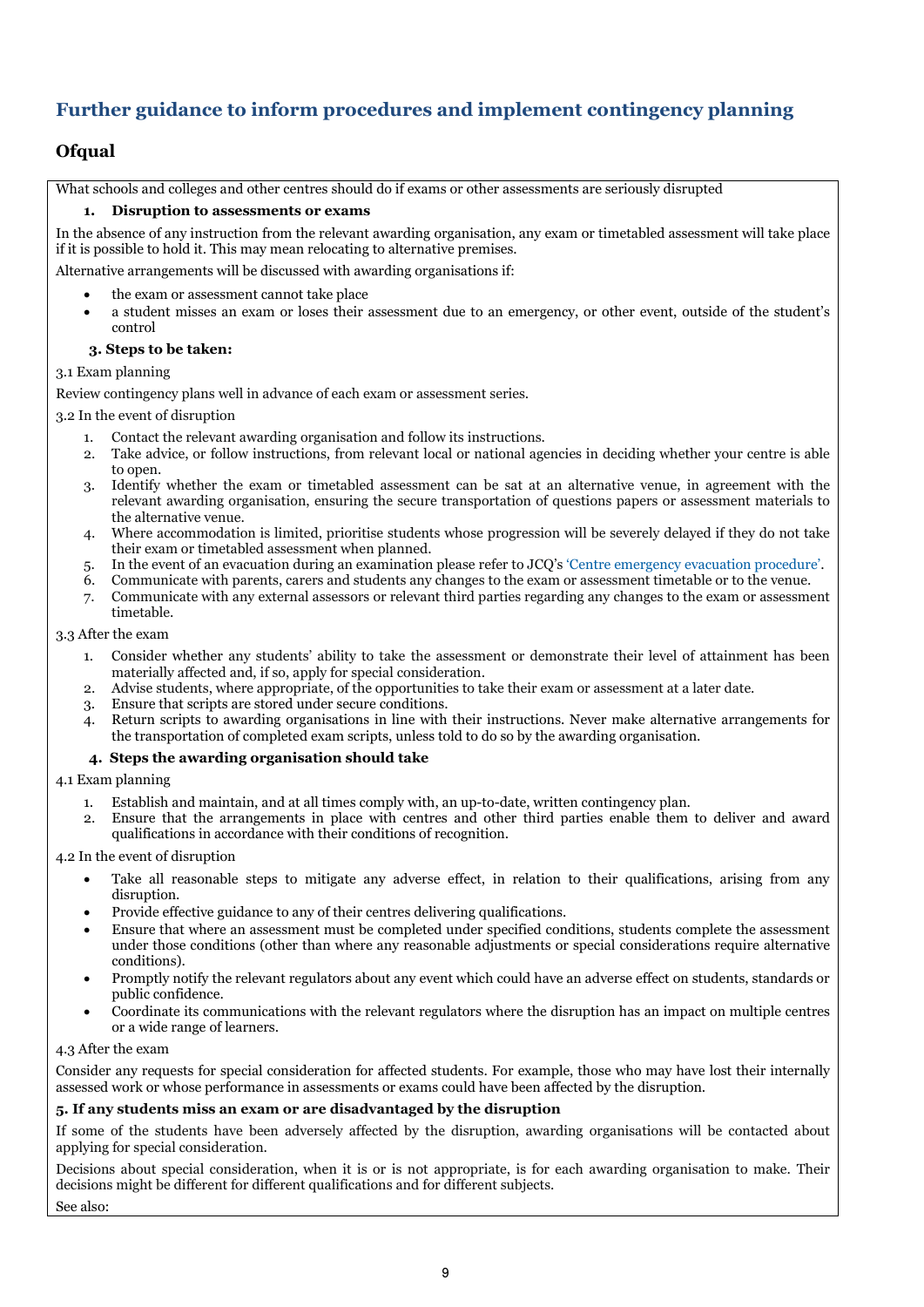#### • JCQ's guidance on special [considerations](https://www.jcq.org.uk/exams-office/access-arrangements-and-special-consideration/regulations-and-guidance)

#### **6. Wider communications**

The regulators, [Ofqual](https://www.gov.uk/ofqual) in England, [Qualifications](http://qualificationswales.org/) Wales in Wales and [CCEA](http://ccea.org.uk/) in Northern Ireland, will share timely and accurate information, as required, with awarding organisations, government departments and other stakeholders.

Th[e Department](https://www.gov.uk/government/organisations/department-for-education) for Education in England, the [Department](https://www.education-ni.gov.uk/) of Education in Northern Ireland and the Welsh [Government](http://gov.wales/topics/educationandskills/?lang=en) will inform the relevant government ministers as soon as it becomes apparent that there will be significant local or national disruption; and ensure that they are kept updated until the matter is resolved.

Awarding organisations will alert the [Universities](https://www.ucas.com/) and Colleges Admissions Service (UCAS) and the Central [Applications](http://www.cao.ie/) [Office](http://www.cao.ie/) (CAO) about any impact of the disruption on their deadlines and liaise regarding student progression to further and higher education.

Awarding organisations will alert relevant professional bodies or employer groups if the impact of disruption particularly affects them.

#### **7. Widespread national disruption**

In the event of widespread sustained national disruption, the government departments will communicate with regulators, awarding organisations and centres prior to a public announcement. Regulators will provide advice to government departments on implications for exam timetables.

(Ofqual guidance extract above taken directly from the Exam system contingency plan: England, Wales and Northern Ireland - What schools and colleges and other centres should do if exams or other assessments are seriously disrupted (updated 02 March 2020) [https://www.gov.uk/government/publications/exam-system-contingency-plan-england-wales-and-northern-ireland/what-schools-and](https://www.gov.uk/government/publications/exam-system-contingency-plan-england-wales-and-northern-ireland/what-schools-and-colleges-should-do-if-exams-or-other-assessments-are-seriously-disrupted)[colleges-should-do-if-exams-or-other-assessments-are-seriously-disrupted\)](https://www.gov.uk/government/publications/exam-system-contingency-plan-england-wales-and-northern-ireland/what-schools-and-colleges-should-do-if-exams-or-other-assessments-are-seriously-disrupted)

#### <span id="page-9-0"></span>**JCQ**

15.1 The qualification regulators, JCQ and government departments responsible for education have prepared and agreed information for schools and colleges in the event of examinations being seriously disrupted. This jointly agreed information will ensure consistency of response in the event of major disruption to the examinations system affecting significant numbers of candidates.

Further information may be found at: [https://www.gov.uk/government/publications/exam-system-contingency-plan-england](https://www.gov.uk/government/publications/exam-system-contingency-plan-england-wales-and-northern-ireland/what-schools-and-colleges-should-do-if-exams-or-other-assessments-are-seriously-disrupted)[wales-and-northern-ireland/what-schools-and-colleges-should-do-if-exams-or-other-assessments-are-seriously-disrupted](https://www.gov.uk/government/publications/exam-system-contingency-plan-england-wales-and-northern-ireland/what-schools-and-colleges-should-do-if-exams-or-other-assessments-are-seriously-disrupted)

15.2 In addition, awarding bodies have their own well-established contingency plans in place to respond to disruptions. It is important that exams officers who are facing disruption liaise directly with the relevant awarding body/bodies.

15.3 Centres should prepare plans for any disruption to examinations as part of their general emergency planning. It is important to ensure that relevant centre staff are familiar with the plan. Consideration should be given as to how these arrangements will be communicated to candidates, parents and staff should disruption to examinations occur.

15.4 In the event that the head of centre decides the centre cannot be opened for scheduled examinations, the relevant awarding body must be informed as soon as possible. Awarding bodies will be able to offer advice regarding the alternative arrangements for conducting examinations that may be available and the options for candidates who have not been able to take scheduled examinations.

15.5 The awarding bodies will designate a 'contingency day' for examinations, summer 2021. This is consistent with the qualification regulators' document Exam system contingency plan: England, Wales and Northern Ireland: <https://www.gov.uk/government/publications/exam-system-contingency-plan-england-wales-and-northern-ireland>

The designation of a 'contingency day' within the common examination timetable is in the event of national or significant local disruption to examinations. It is part of the awarding bodies' standard contingency planning for examinations.

In the event of national disruption to a day of examinations in summer 2021, the awarding bodies will liaise with the qualification regulators and government departments to agree the most appropriate option for managing the impact. As a last resort the affected examinations will be rescheduled. Although every effort would be taken to keep the impact to a minimum, it is possible that there could be more than one timetable date affected following the disruption, up to and including the contingency day. Centres will be alerted if it is agreed to reschedule the examinations and the affected candidates will be expected to make themselves available in such circumstances. The decision regarding the rescheduling of examinations will always rest with the awarding body. The centre must conduct the examination on the scheduled date unless instructed to do otherwise by the awarding body.

Where candidates choose not to be available for the rescheduled examination(s) for reasons other than those traditionally covered by special consideration, they will not be eligible for enhanced grading arrangements. Centres must therefore ensure candidates and parents are aware of this contingency arrangement so that they may take it into account when making their plans for the summer. However, the awarding bodies will not insist upon candidates being available throughout the entire timetable period as a matter of course.

(JCQ guidance above taken directly from Instructions for Conducting Examinations 2020-2021 [http://www.jcq.org.uk/exams-office/ice--](http://www.jcq.org.uk/exams-office/ice---instructions-for-conducting-examinations) [instructions-for-conducting-examinations,](http://www.jcq.org.uk/exams-office/ice---instructions-for-conducting-examinations) section 15, Contingency planning)